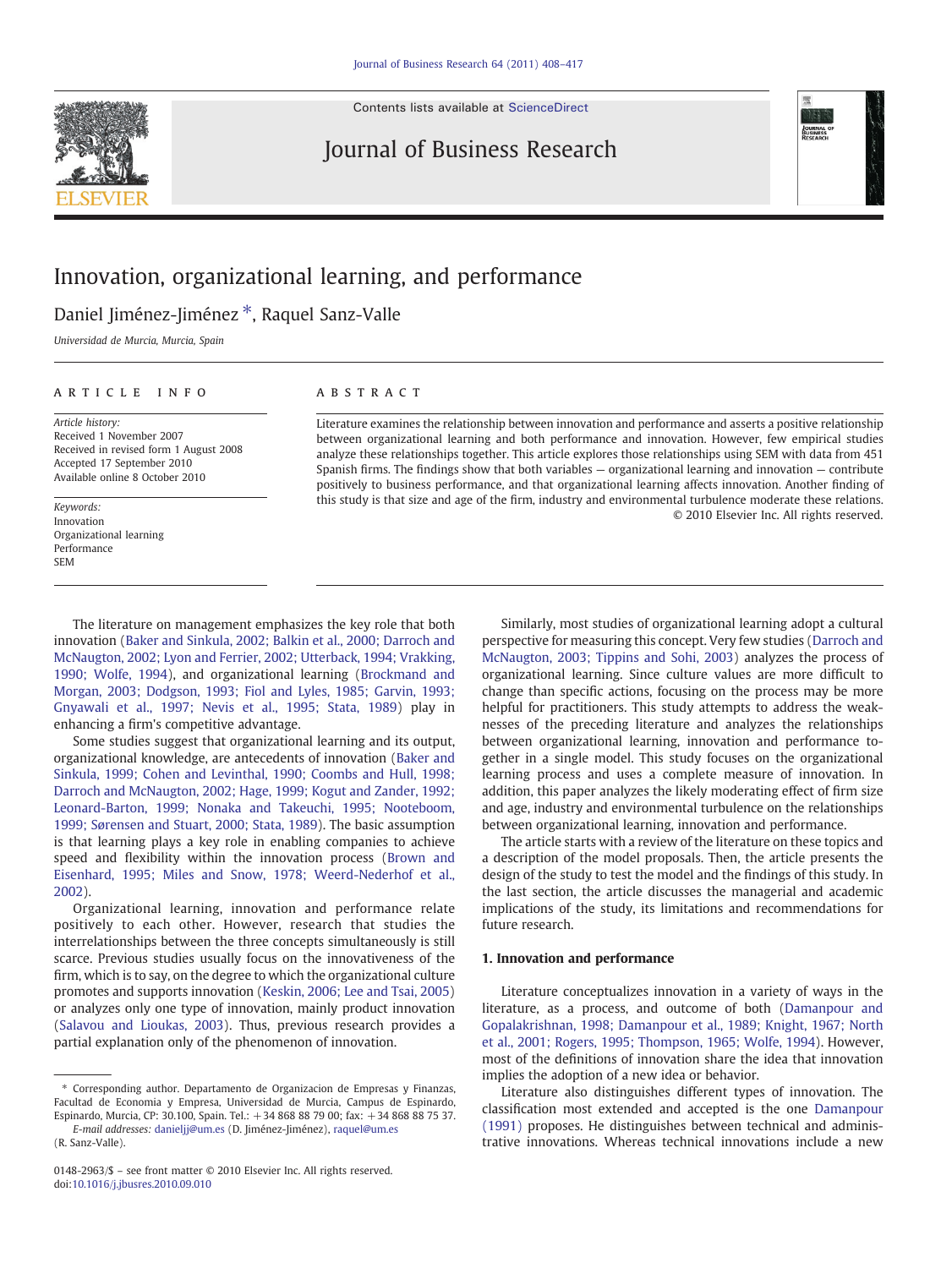process and new products or services, administrative innovations refer to new procedures, policies and organizational forms ([Dewar](#page--1-0) [and Dutton, 1986; Evan, 1966; Hage, 1980; Normann, 1971; Tushman](#page--1-0) [and Nadler, 1986; Utterback and Abernathy, 1975\)](#page--1-0).

Since the purpose of this article is to analyze how organizational learning influences the whole innovation activity of the firm, the present study adopts a broad concept of innovation that includes the adoption of any new product, process and administrative innovation.

Innovation helps the company to deal with the turbulence of external environment and, therefore, is one of the key drivers of longterm success in business, particularly in dynamic markets [\(Baker and](#page--1-0) [Sinkula, 2002; Balkin et al., 2000; Darroch and McNaugton, 2002;](#page--1-0) [Lyon and Ferrier, 2002; Scherer, 1992; Utterback, 1994; Vrakking,](#page--1-0) [1990; Wolfe, 1994](#page--1-0)). To survive in Schumpeterian environments organizations must be able to cope with increasing complexity and high-speed change [\(Brown and Eisenhard, 1995](#page--1-0)). In these contexts, companies with the capacity to innovate will be able to respond to challenges faster and to exploit new products and market opportunities better than non-innovative companies ([Brown and Eisenhard,](#page--1-0) [1995; Miles and Snow, 1978](#page--1-0)).

Most of the broad empirical studies on the relation between innovation and performance provide evidence that this relation is positive ([Bierly and Chakrabarti, 1996; Brown and Eisenhard, 1995;](#page--1-0) [Caves and Ghemawat, 1992;](#page--1-0) e.g. [Damanpour, 1991](#page--1-0); e.g. [Damanpour](#page--1-0) [and Evan, 1984; Damanpour et al., 1989; Hansen et al., 1999; Roberts,](#page--1-0) [1999; Schulz and Jobe, 2001; Thornhill, 2006; Weerawardenaa et al.,](#page--1-0) [2006; Wheelwright and Clark, 1992\)](#page--1-0). However, as [Simpson et al.](#page--1-0) [\(2006\)](#page--1-0) point out, innovation is an expensive and risky activity, with positive outcomes on firm performances but also with negative outcomes, such as increased exposure to market risk, increased costs, employee dissatisfaction or unwarranted changes. In addition, some studies arrive at conflicting conclusions. For instance, [Wright et al.](#page--1-0) [\(2005\)](#page--1-0), using a sample of small businesses, find that product innovation does not affect performance in benign environments, but has a positive effect on performance in hostile environments.

Focusing on a sample of US business service firms, [Mansury and](#page--1-0) [Love \(2008\)](#page--1-0) also find that the presence and extent of service innovation have a positive effect on the growth of a firm but no effect on productivity. Finally, [Damanpour et al. \(2009\)](#page--1-0) find that adopting a specific type of innovation every year (service, technological process, and administrative) in public service organizations in the UK is detrimental, consistency in adopting the same pattern of types of innovation over the years has no effect, and divergence from the industry norm in adopting types of innovation positively affects performance. These results show that the relationship between innovation and performance is complex and requires more research.

Despite the likely detrimental effects resulting to an innovation orientation and some conflicting evidence, theory and most of the empirical studies suggest a positive relationship between innovative activity and firm performance.

H1. Organizational innovation relates positively to firm performance.

#### 2. Organizational learning and performance

The literature on organizational learning has grown exponentially in recent years [\(Bontis et al., 2002; Dodgson, 1993; Fiol and Lyles,](#page--1-0) [1985; Huber, 1991; Nonaka and Takeuchi, 1995; Senge, 1990; Slater](#page--1-0) [and Narver, 1995\)](#page--1-0).

Organizational learning is the process by which the firm develops new knowledge and insights from the common experiences of people in the organization, and has the potential to influence behaviors and improve the firm's capabilities ([Fiol and Lyles, 1985; Huber, 1991;](#page--1-0) [Senge, 1990; Slater and Narver, 1995\)](#page--1-0). Following [Huber \(1991\),](#page--1-0) this process comprises four subprocesses [\(Baker and Sinkula, 1999;](#page--1-0) [Sinkula, 1994; Slater and Narver, 1995; Weerd-Nederhof et al.,](#page--1-0) [2002\)](#page--1-0). The first is knowledge acquisition, which is the process the company uses for obtaining new information and knowledge. The second is knowledge distribution, the process by which employees share information within the firm. The third is knowledge interpretation, which happens when individuals give meaning and transform information into new common knowledge. Finally, organizational memory, is the process of storing the information and knowledge for future use.

Organizational learning is a basis for gaining a sustainable competitive advantage and a key variable in the enhancement of organizational performance [\(Brockmand and Morgan, 2003; Dodgson,](#page--1-0) [1993; Fiol and Lyles, 1985; Garvin, 1993; Gnyawali et al., 1997; Nevis](#page--1-0) [et al., 1995; Stata, 1989](#page--1-0)). Firms that are able to learn stand a better chance of sensing events and trends in the marketplace [\(Day, 1994;](#page--1-0) [Sinkula, 1994; Tippins and Sohi, 2003](#page--1-0)). As a consequence, learning organizations are usually more flexible and faster to respond to new challenges than competitors [\(Day, 1994; Slater and Narver, 1995](#page--1-0)), which enables firms to maintain long-term competitive advantages [\(Dickson, 1996\)](#page--1-0).

Some studies provide evidence of a positive relationship between organizational learning and firm performance. For instance, [Baker and](#page--1-0) [Sinkula \(1999\)](#page--1-0)find that learning orientation has a direct effect on organizational performance. Other studies, which also use a culture measure of learning, have found similar results ([Keskin, 2006;](#page--1-0) [Ussahawanitchakit, 2008](#page--1-0)). [Bontis et al. \(2002\)](#page--1-0) also provide evidence of a positive relationship between organizational learning and performance, but they focus on the stocks of learning at three levels: individual, group and organization.

Only a few studies focus on the organizational learning process. [Tippins and Sohi \(2003\)](#page--1-0) show that the five stages they distinguish within the organizational learning process (information acquisition, information dissemination, shared interpretation, declarative memory and procedural memory) have a positive effect on firm performance. [Darroch and McNaugton \(2003\)](#page--1-0) provide evidence that the whole process of organizational learning produces better performance. Finally, [Zheng et al. \(2010\)](#page--1-0) found that knowledge management plays a mediating role in the relationship between organizational culture, structure, strategy, and organizational effectiveness.

In sum, empirical findings are consistent with theory and provide evidence that supports the positive relationship between organizational learning and performance. However, these conclusions are not conclusive, since their samples and measures for both organizational learning and performance are very different. Therefore, more research would be of interest. The second hypothesis takes into account the theoretical arguments and the findings of empirical research.

H2. Organizational learning relates positively to performance.

### 3. Organizational learning and innovation

The literature does not only suggest a positive effect of organizational learning on performance but also argues that innovation mediates this relation. In particular, some articles suggest that organizational learning allows the company to develop capabilities that enhance innovation and that innovation is what positively affects performance [\(Baker and Sinkula, 1999, 2002; Han et al., 1998; Hurley and Hult, 1998](#page--1-0)).

Literature proposes several models for explaining the relationship between organizational learning and innovation ([Cohen and](#page--1-0) [Levinthal, 1990; Coombs and Hull, 1998; Hage, 1999; Hall and](#page--1-0) [Andriani, 2003; Kogut and Zander, 1992; Leonard-Barton, 1999;](#page--1-0) [Nonaka, 1991; Nonaka and Takeuchi, 1995; Nooteboom, 1999;](#page--1-0) [Sørensen and Stuart, 2000; Stata, 1989\)](#page--1-0). According to the literature, innovation requires that individuals acquire existing knowledge and that they share this knowledge within the organization.

The acquisition of knowledge depends upon the organization's knowledge base ([Salavou and Lioukas, 2003\)](#page--1-0) as well as on the